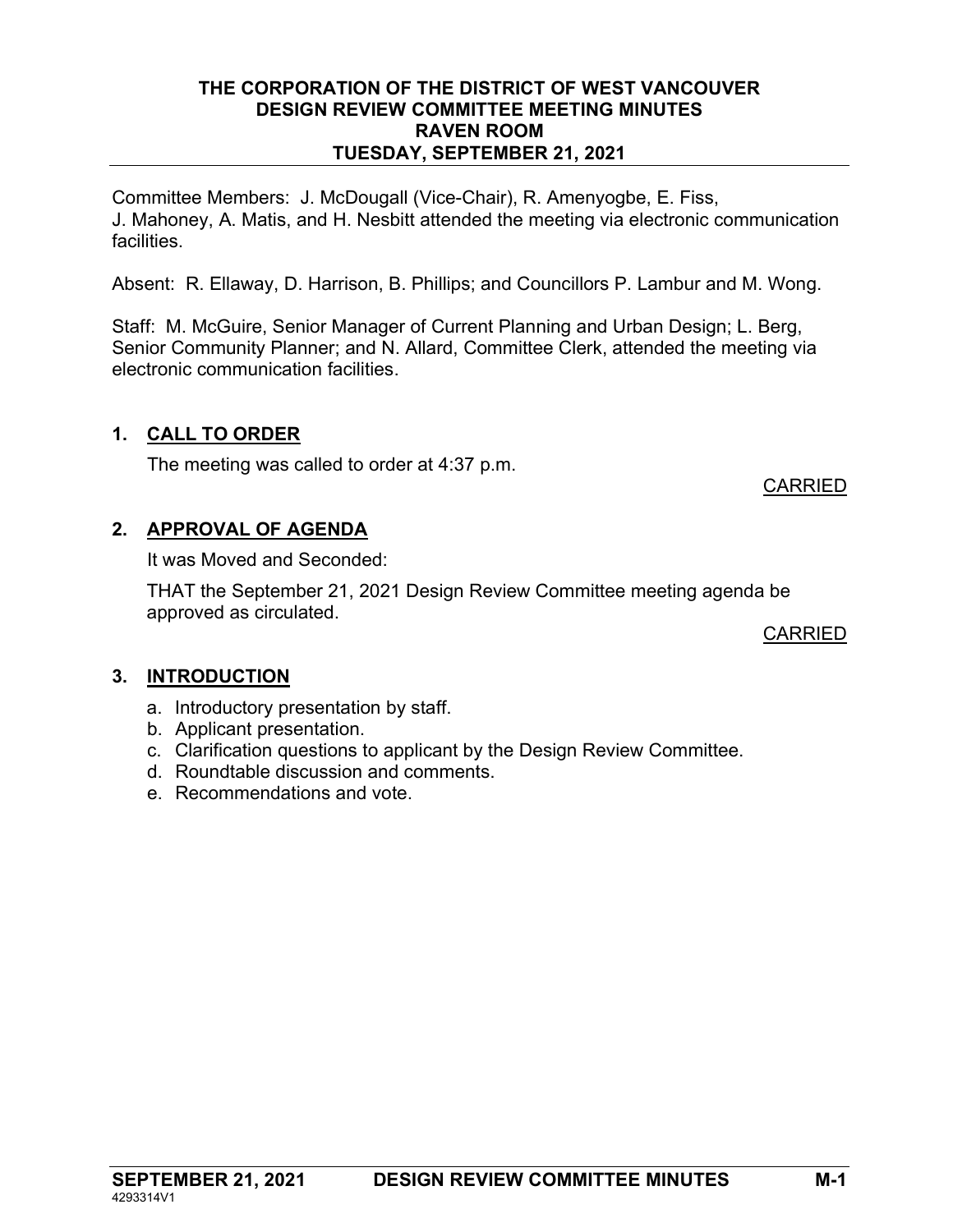# 4. APPLICATIONS FOR CONSIDERATION

### Applications Referred to the Design Review Committee for Consideration:

#### 4.1 Site: Tantalus Gardens (Missing Middle)

Background: M. McGuire, Senior Manager of Current Planning & Urban Design introduced the proposal and spoke relative to site context:

- This proposal is for rezoning and development permit application.
- Site is made up of 4 lots: 2 lots located on Wellington Avenue are zoned for public assembly use, specifically as places of worship and are outside the Horseshoe Bay Local Area Plan (LAP); and 2 lots on Nelson Avenue are zoned for single family, which are included in the LAP.
- Displayed site context map: site across from Tantalus Park, Marine Drive Transit Corridor identified which is shown in Official Community Plan in consideration for "missing middle" housing.
- Proposal for 10 two-storey single family dwellings with basements and attached garages.
- Proposal includes driveway access, parking garages and parking perpendicular to street.
- Context of the LAP:
	- o Displayed map showing excerpt from Horseshoe Bay LAP.
	- o Council has directed staff to develop site-specific zones for the three different land use areas:
		- Row house Area
		- **Multiplex Area**
		- **I** Infill Areas
- The two parcels located inside the LAP Boundary on Nelson Avenue are designated for infill housing to encourage smaller detached houses up to density of 0.6 Floor Area Ratio and 2 storeys in height. As well, the LAP includes direction District wide policies provided direction to develop portions off for sites that are outside the Local Area Plan LAP boundary; looking at housing forms that are compatible with housing on the inside of Local Area Plan.
- The LAP includes a number of specific design guidelines related to site design, building form and material that have been proposed.
- The two parcels outside of the LAP boundary on Wellington Avenue are considered in relation to community wide directions on:
	- $\circ$  allowing for increased "missing middle" housing options on Marine Drive Corridor;
	- o policy for institutional site; priority for community uses; and
	- o policy supporting sensitive infill housing options.

Project Presentation: A. Keller (Presenter) and P. Nilsson (Owner) provided a presentation, including:

 Resubmission proposal for a 4-lot land assembly; submitted an Official Community Plan amendment, rezoning, and development permit application.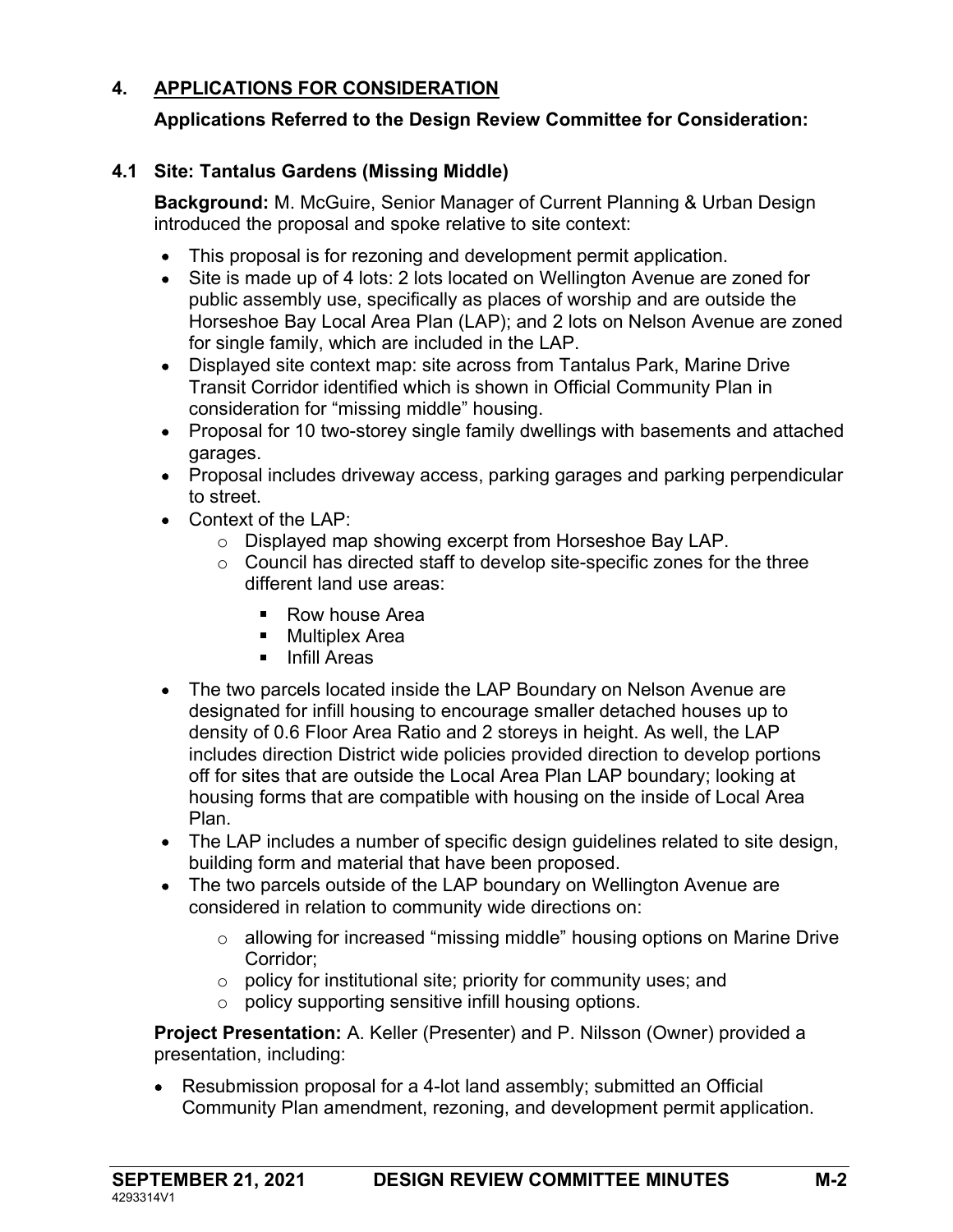- Provided site context including adjacency to the Marine Drive Transit Corridor and that it is split between the Official Community Plan and Horseshoe Bay LAP.
- Two assembled properties are covered by the policies outline in the LAP.
- Applicant provides overview of how the proposal meets the requirements of the Official Community Plan and LAP.
- Although first application received denial, guidelines are now defined in LAP.
- Revisions displayed in response from community and District input, who guided this application to achieve a new density plan; zoning changes between the existing site, the original submission and the current application remain as follows:
	- o Total number of housing units is reduced from 14 to 10 infill homes;
	- o Parking is no longer underground, positioned at grade with single-car garages per unit;
	- o Total site area remains unchanged at 28,229 square feet; total buildable floor area is reduced from 18,995 square feet to 17,775 square feet;
	- o Site coverage slightly increased from 33% to 38% due to parking at grade; and
	- o Total Floor Area Ratio is reduced from 0.67 to 0.59.
- In order to achieve Floor Area Ratio of 0.59, the proposed setbacks take into consideration the historic cottages of this area; fosters socialization and wellbeing; delivers Floor Area Ratio below requirement; landscaping supports and encourages green communal outdoor spaces that promote socialization.
- Neighbouring sites will not be impacted by setbacks and elevations; no impacts to Tantalus Park.
- Infill homes step up the hill; set into natural topography in response to 40 degree grade change.
- 10 onsite parking spaces for residents and visitors.
- New sidewalks proposed on Rosebery Avenue and Wellington Avenue with 11 offsite (street) parking stalls defined.
- Landscape design focuses on livability and community connection; communal green space area; to be maintained by strata.
- Attention paid to screening property to adjacent homes at the rear property line by cedar fencing and planting of Red Twig Dogwood.
- Planting of native, sustainable, drought resistant species which will be supported by storm water retention and harvesting.
- Prior to formal adoption of LAP, it was acknowledged that the hillside on Nelson Avenue, Chatham and Raleigh Streets provided opportunity to create a distinct infill area of small homes with terraced detached homes that transitioned to neighbourhood.
- $\bullet$  Hillside can provide for 2 3 detached homes on a single lot.
- Displayed rendition of housing reminiscent of Horseshoe Bay's historic cottages achieved through colour choice and material, glazing variations, asphalt shingles, cladding, metal roof and stonework.
- Elevations show large overhangs that reduce appearance of height; design came about from working group feedback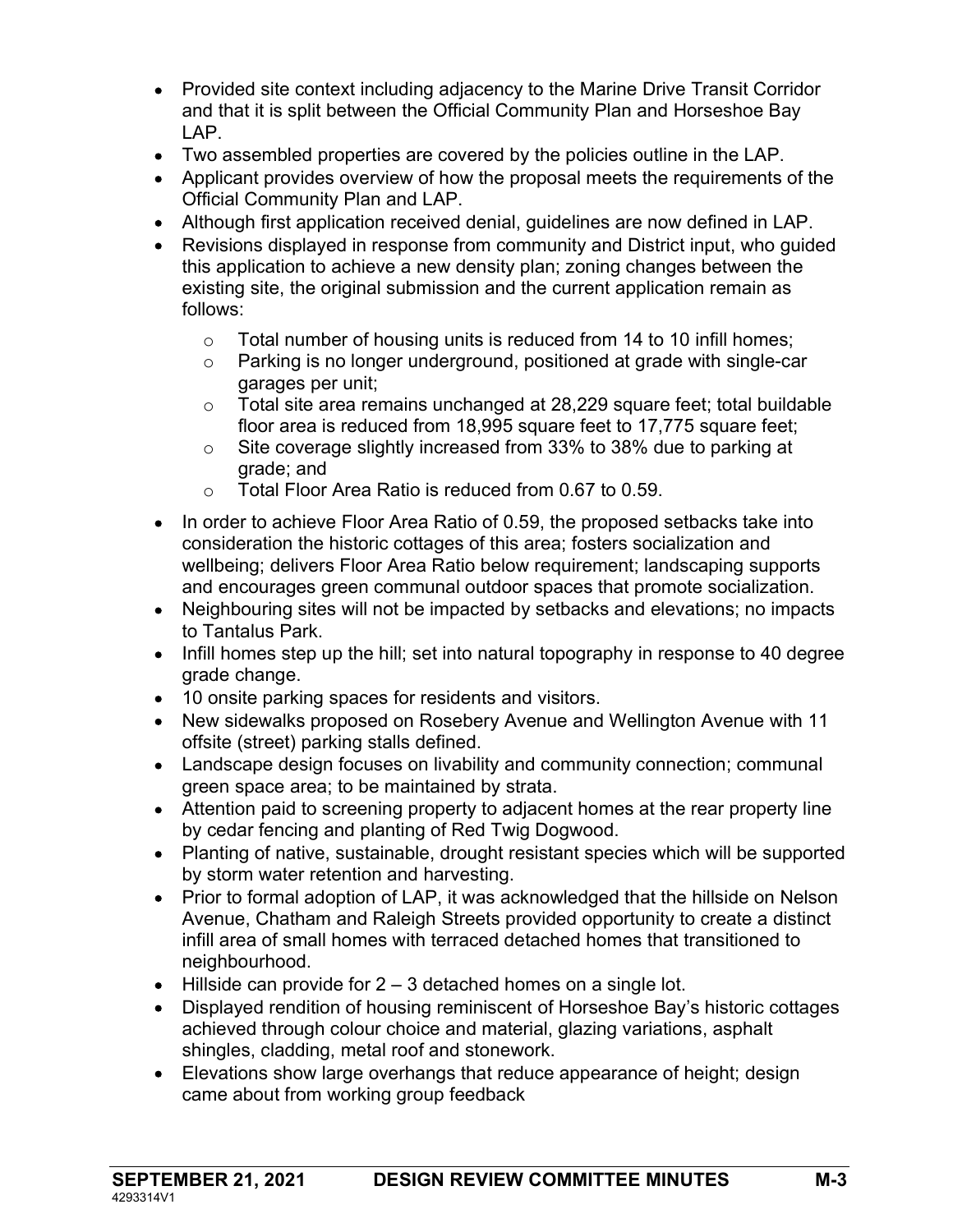- All units are1,700 square feet above grade and 1,100 square feet below grade; units area accessible; flush thresholds between rooms and front patios, 5 foot turning radius in front entrance and washrooms on main level; ceiling heights are 9 foot on main floor and doors to patio are eclipse style models.
- Environmental considerations: EV charging units, bike and scooter parking storage, complies with Step 4 of BC Energy Code.
- Achieves character of neighbourhood and unique character of individual units.
- Tantalus Gardens fosters community character and Bay Cottages, delivers a new green gateway; aligns with Official Community Plan and LAP for density; responds to "missing middle".

# Committee Questions:

The Committee went on to question the presenters, with the applicants' and staff responses in *italics*:

- The parking configuration, does it follow the plan or is it departing from guidelines? Provides offside parking and is a current plan. Accommodates two driveways facing Rosebery Avenue.
- Is the proposed Official Community Plan Amendment to include the two lots in the Horseshoe Bay LAP? This is coming ahead zones to be created, therefore this will be a separate Comprehensive Development (CD) Zone, but will match the site area for the zone. Would it be an advantage for applicant to wait until these guidelines have been approved so they don't have to apply for changes beforehand? Staff team is working on the proposed zones for Horseshoe Bay and anticipate them to go to Council this year; the reality is that for Wellington Avenue they would have to go through rezoning regardless; felt that this process is appropriate to move project ahead; the fact that it straddles the boundary of the LAP is something that has been taken into consideration. Official Community Plan directions are community-wide and we do have transition direction for sites that straddle area boundaries.
- For proposed secondary suite units, would council want to see some sort of housing agreement? A Housing Agreement could be used, however, typically secondary suites in single family dwellings are permitted and not required to have a Housing Agreement.
- The street parking is left over from when there was a church, will this be resident only or public parking spaces? No it is public parking.
- Are there any drawings that show the context in relation to the adjacent sites so we can see how it fits into the context? No.
- How is grading being dealt with and is there a grading plan; how is the 40-ft. slope being dealt with as this seems like a lot and there are no retaining walls; are they accessible? Yes, it should be in application package, this can be provided. Retaining walls are between units displayed on the landscape plan.
- What is the material accessible to the park on the landscape drawings? Permeable pavers.
- Drop in elevations seems to be a steep access road, can you confirm that slope? Will check.
- How is the driveway accessed? Siamese access.
- What is the building separation between the building at the north end and the adjacent property? 5 feet which matches the existing separation.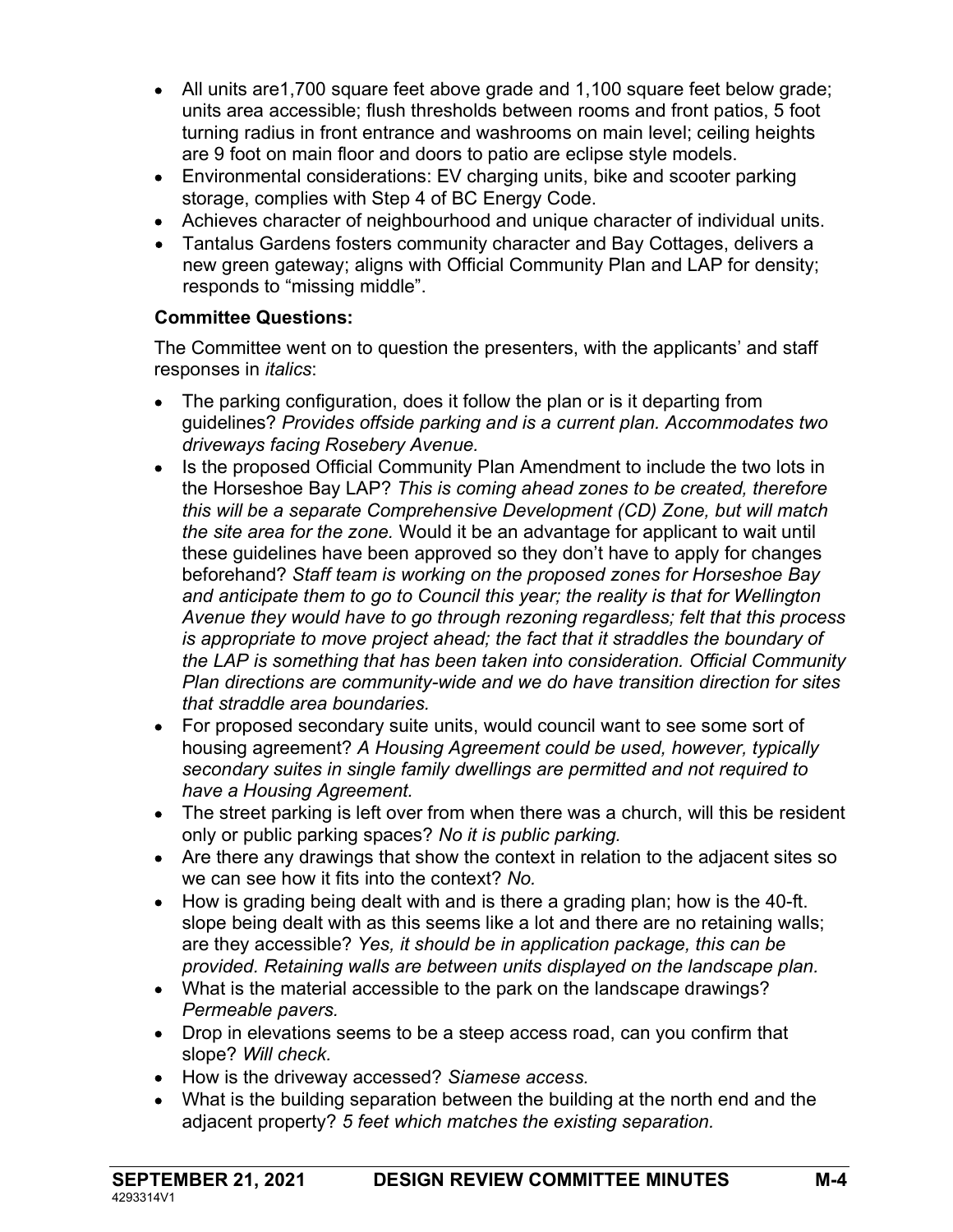- Do you need all the street parking? This is a result of community input; public requested off site parking. Community will now benefit from sidewalks that will be built for pedestrian safety.
- **Basements in bedrooms**  $-$  do they have windows? Yes, there will be windows

### Committee Comments:

The Committee went on to provide comments on the presentation, including:

- Respect to contextual fit at LAP, think the form and coverage meets most requirements of Official Community Plan and LAP; in terms of architecture and materiality I think the proposal variations and choices seem to be of a high quality consistent of neighbourhood; speaking to landscaping the drawings seem to be schematic and need more detail showing elevations and retaining of planting to get a better idea of how grading relates to the building. Suggest more detail in landscaping be provided.
- I think this can be understood separate to Official Community Plan and LAP requirements but hard to understand in terms of these guidelines; concerned with setbacks particularly along north side; seems to close to adjacent site. Internal site planning, large strata requires communal space which should be incorporated and added to this project.
- $\bullet$  In terms of driveways there are two paired driveways that are incredibly wide; seems like too much asphalt along the street; lack of integration with public realm. I think the treatment of parking could be improved in terms of neighbourhood green-boulevard and character. The setback to the front yard is extremely narrow; could benefit from more green space at the front.
- Support secondary suites but think that they should be accounted for; size of units perhaps too big and luxurious to meet guidelines.
- Think that there needs to be more context plans displayed; renderings need to include adjacent properties and landscaping; landscape plans do not display types of species; suggest adding species and details of site.
- Further work on sections showing grading would be useful; heights, labels, street names, relationship to area; overall I support look of project but landscaping and parking requires a lot of work at this point.
- Architectural styles are a plus to project; aspect of entrance should be emphasized from the street side. 3 bedroom units at lower level could have an additional washroom added and windows for light for better livability.
- Parking is not advantageous in this proposal; should be looked into. Materials should be identified on plans so that they can be referenced.
- It is unfortunate there is an extra level of information missing from this application that could fill in blanks for example grading and landscaping. Support overall but reservations due to missing information.

# MOTION FOR RESUBMISSION

Having reviewed the application and heard the presentation provided by the Applicant:

It was Moved and Seconded:

THAT the Design Review Committee require resubmission of the application subject to the following: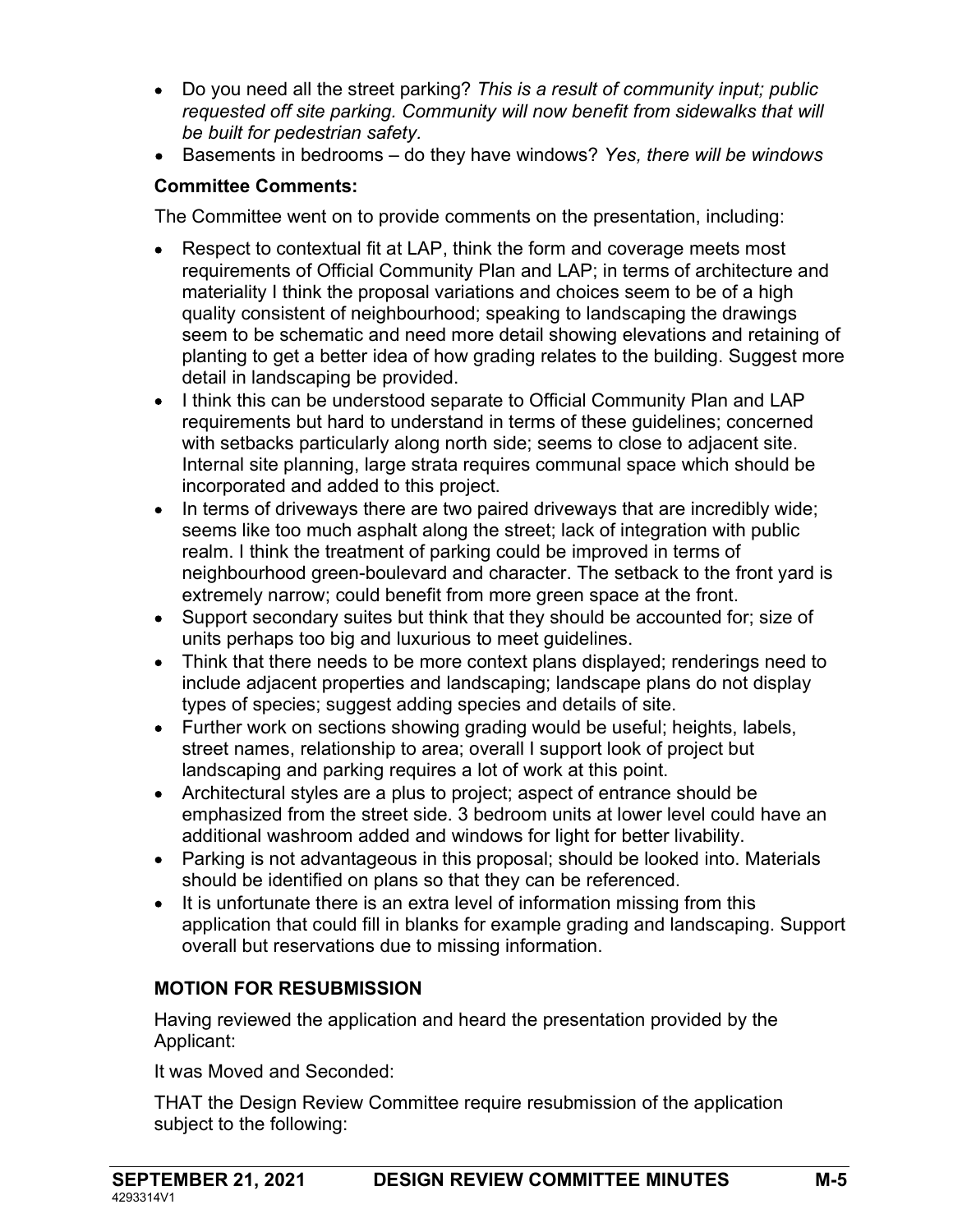- Project requires additional context for site plans and grading plans in order to hone in on the details of the application.
- Identify proposed setbacks from adjacent properties and property lines.
- Consider a more sensitive approach to driveway connections to the existing streets.
- Consider alternate layouts for offsite parking.
- Public realm should be considered more thoughtfully in regards to pedestrian circulation and typical city detailing.
- Consider the development of expanded outdoor amenity space.
- Submission of a landscape plan or site plan that clearly indicates grading information, adjacent property grading, materials and retaining wall elevation.
- Identify any proposed secondary suites and review for livability.
- Clearly illustrate how these units are accessible with the grading plan.

#### POLL VOTE CALLED FOR THE VOTE = 5 Require resubmission

#### CARRIED

### 4.2 Address: 2452 to 2496 Marine Drive (Mixed Use)

Background: L. Berg, Senior Community Planner introduced the proposal and spoke relative to site context:

- Proposal is for a development permit which is the half of the south commercial block of Dundarave along Marine Drive and is a six-property assembly.
- Policies that guide the proposal under the Dundarave Development Permit Area; 4 subsections in guidelines to which projects are evaluated:
	- $\circ$  Context and site design
	- o Building design
	- o Landscaping design
	- $\circ$  Circulation and parking
- Existing Commercial 2 (C2) zoning limits height to a maximum of 2 storeys; this proposal is for a 3-storey building. Official Community Plan policies give consideration of a third storey; intent to achieve lower profile along Marine **Drive**
- Three storey mixed use building; 2,700 square feet of commercial retail and office use space on ground floor; 55 residential units on upper floors; 145 parking spaces; office space at rear; bike parking 113 stalls; access to parkade from rear east side of lane.
- Parking is shared between residents, visitors and commercial tenants. Biking spaces are also included in proposal.

**Project Presentation:** T. Gill (Architect) provided a presentation, including:

- Applicant reached out to community to try to understand Dundarave area; spent a lot of time with Planning Department to understand zoning.
- Objective of trying to maintain gateway which is a key element of the location of this proposal.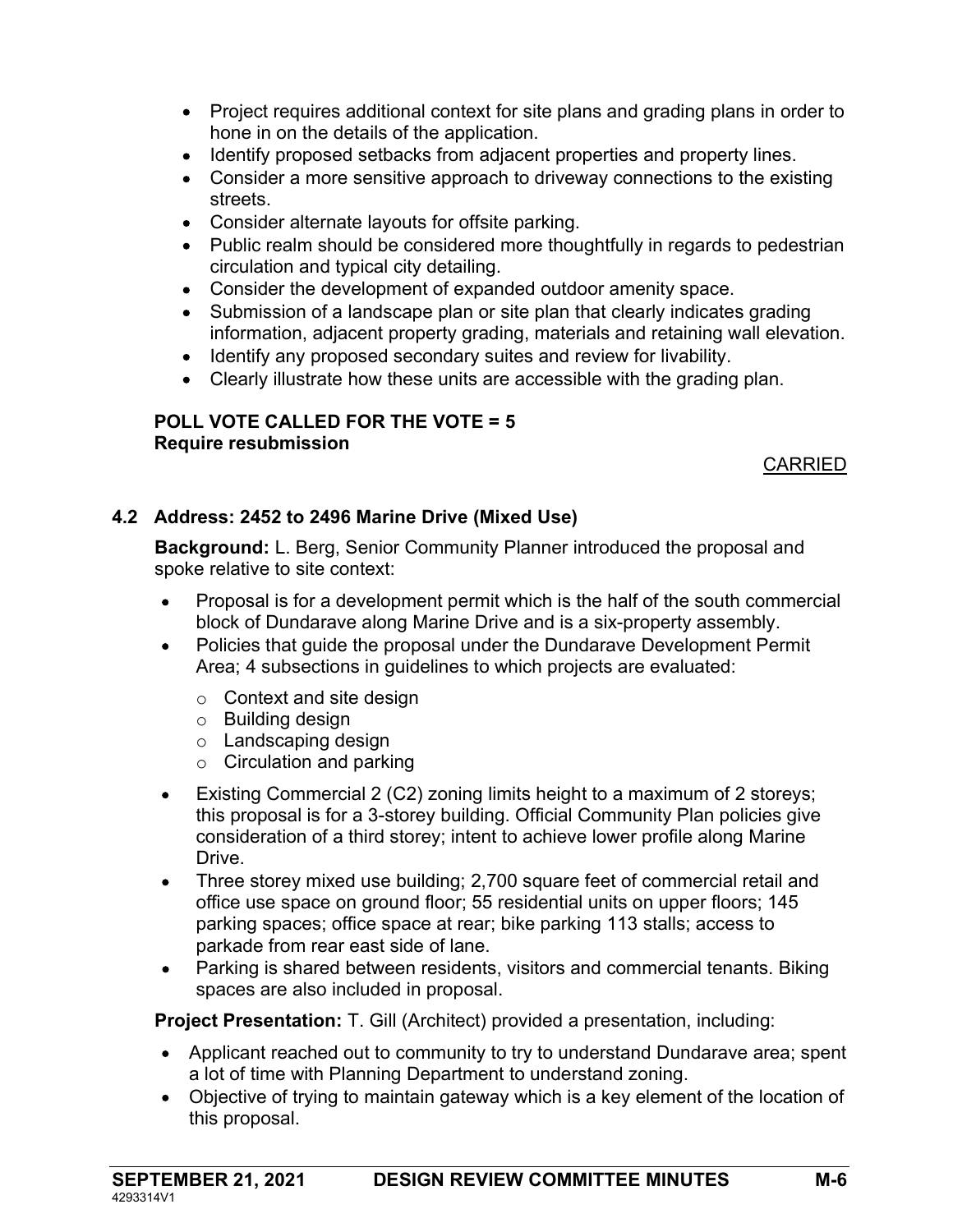- Looked at all circulation paths and pedestrian movement; pathway between developments: one existing path will be maintained and improved, also have laneway which will be improved along 25th Street and Marine Drive.
- Parking was looked at as well as garbage deliveries; cut out laneway at rear to allow for more space.
- Along Marine Drive have set building back an additional 6 feet to increase depth and allow for additional seating and public realm opportunities. East corner seating has also been allowed for, pathway on east side allows for movement.
- Broke the proposal up into east and west blocks and at centre is housing component; entry on both sides. As continue west side, angle has ben cut to allow for open corner so view is seen towards ocean; seating area incorporated.
- Commercial office area along 25th Street on lane side; another entry off Dundarave side includes elevator.
- Angled units on south side so as to provide variation and allow for views.
- Range unit sizes provided.
- Office stacks up on rear access of laneway; building setback along 25th; diversity in parapets heights and elevations.
- Cool and warm west coast colors incorporate which ties in the variety of material and design throughout building.
- Displayed walkway elevation on east side: framing of main entry with traditional canopies; railing textured; wood and concrete used; changes as you move along towards west; fabric and trellis type canopies used.
- Displayed rendering images of before and after; stepping and seating along sidewalk area.
- Looked at opportunity to bring in other elements: plantings, canopies, banners; provides texturing; stepping on corner side.

Project Presentation: K. Simpson (Landscape Architect) provided a presentation, including:

- Wanted to open up to public realm through step stone walls along plaza side that incorporate planters and seating area. Step down to navigate grading in area.
- Soft grasses and perennials to provide beachy vibe and public gathering area along open corner.
- The grade of 25th Street is approximately 11% is fairly steep, wanted to create a gentle slope; down 25th hit smaller plaza with opportunity for a bit of planting in this area.
- Providing a sidewalk in parking space along lane.
- Displayed elevation of stepping along Dundarave Lane.
- On rooftops have private patios separated by planting to provide privacy and shade; in middle is amenity communal space; trellis incorporated here.

#### Committee Questions:

The Committee went on to question the presenters, with the applicants' and staff responses in *italics*: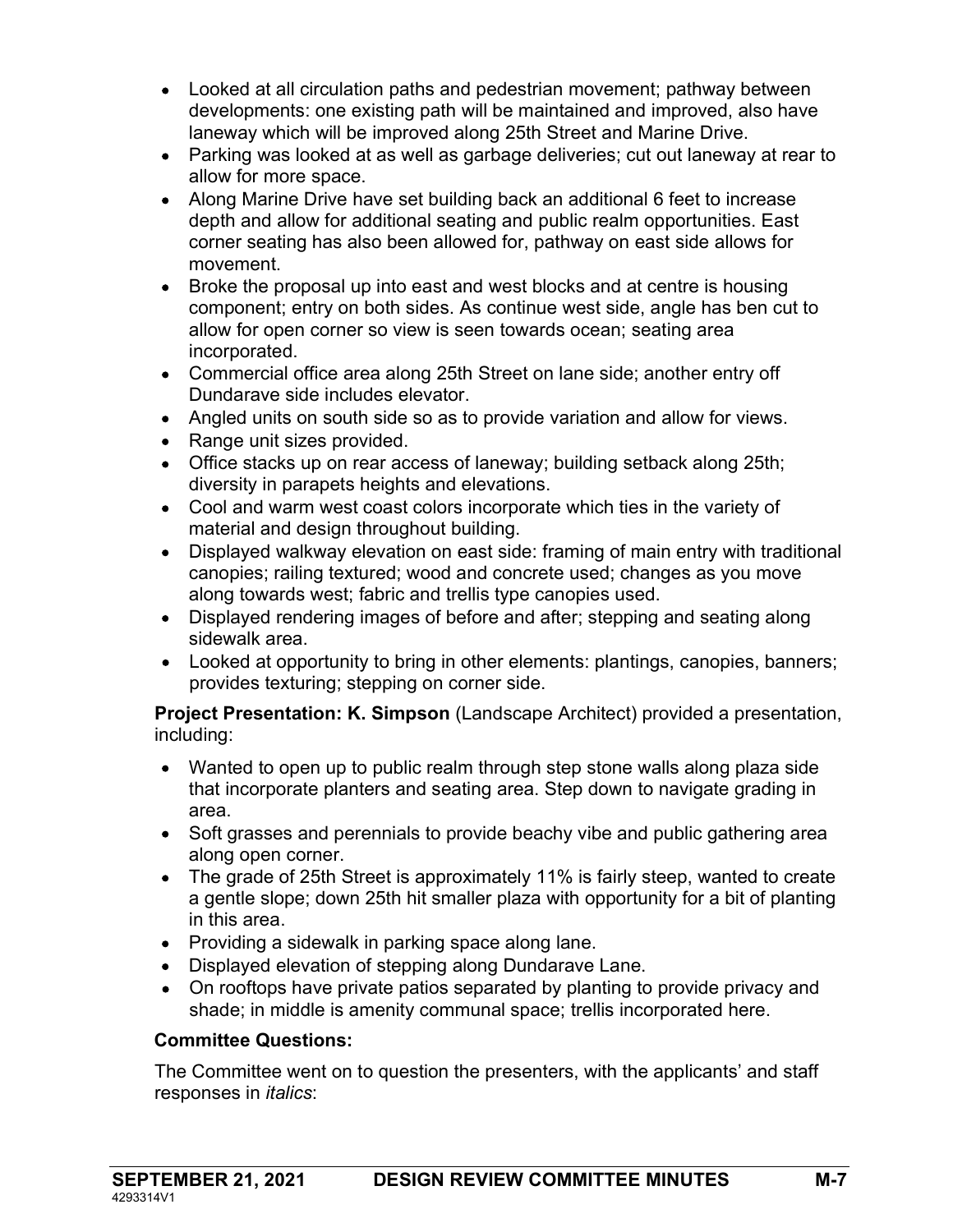- Will you be looking at facade articulation at entrance later as it seems to be lost? Material is all glazing so it will stand out quite a bit; art incorporates which will stand out.
- The patios on the roof top, there are trees; will these affect the elevation? These are low level species and they should not be visible from street, Japanese Maple and similar species will be used. The building is setback so they should not affect view.
- Am I reading correct that the majority of facade is hardy-panel and if not, what material is being used? A cementitious board which is a clean and durable material; wood, brick and glazing also used.
- C2 zone has no Floor Area Ratio is that correct, type of density has ben approved in this area? Density in the C1 zone is a function of building envelope. Difficult to compare with other buildings, have to keep in mind that this site takes up a lot of block; have reviewed how much floor area can be achieved to ensure proposing matched what was permitted by zoning.
- Noticed retail area is almost three stories tall, do you have renderings of adjacent retail units in neighbouring buildings to compare? Yes, the neighbouring buildings are approximately 18 - 25 feet tall; this proposal (retail) is 18 feet.
- Do the guidelines in the Official Community Plan or Bylaw provide guidance in regard to the massing along the lane, street way expression along Marine Drive? Seems like when you get to lane this becomes a  $4 - 5$  story building; seems a considerable departure from guidelines. Much more general guidelines in terms of massing and guidelines.
- Are there any requirements for interior amenity space? Yes, there is a multipurpose room and access through the lane side for elevator; is for residents.
- Other than art at central, is there any other art at public plaza space? Yes, discussions around piece incorporated but there is the opportunity for this.
- Which step code are you using? Step code 2.

#### Committee Comments:

The Committee went on to provide comments on the presentation, including:

- Entry will have a vestibule if over 100 square feet this should be looked into especially if adhering to Step Code 2; articulation of façade looks like it sticks out too much; rooftop spaces will have to be screened.
- The street wall along Marine Drive is too imposing and needs to be set back; I think the frontage along 25th Street is too high; I am not against overall height just the façade at 25th Street. The gateway element is not working as there is prominence on one unit; feel that the units at this end facing the public which is not appropriate. Don't feel the concrete modern concept is warm and welcoming as is neighbourhood of Dundarave. Think material pallet needs to be looked into. As there are so many white and grey colors, the character of Dundarave is lost in this project. Not convinced of its seaside character.
- A bold initiative; contemporary modern architecture can be done however, the third storey has to be set back both at Marine Drive and the lane as the third storey must be earned; the balconies are small and open space outdoors are valued; guidelines ask for a variety of roof forms. These should be investigated.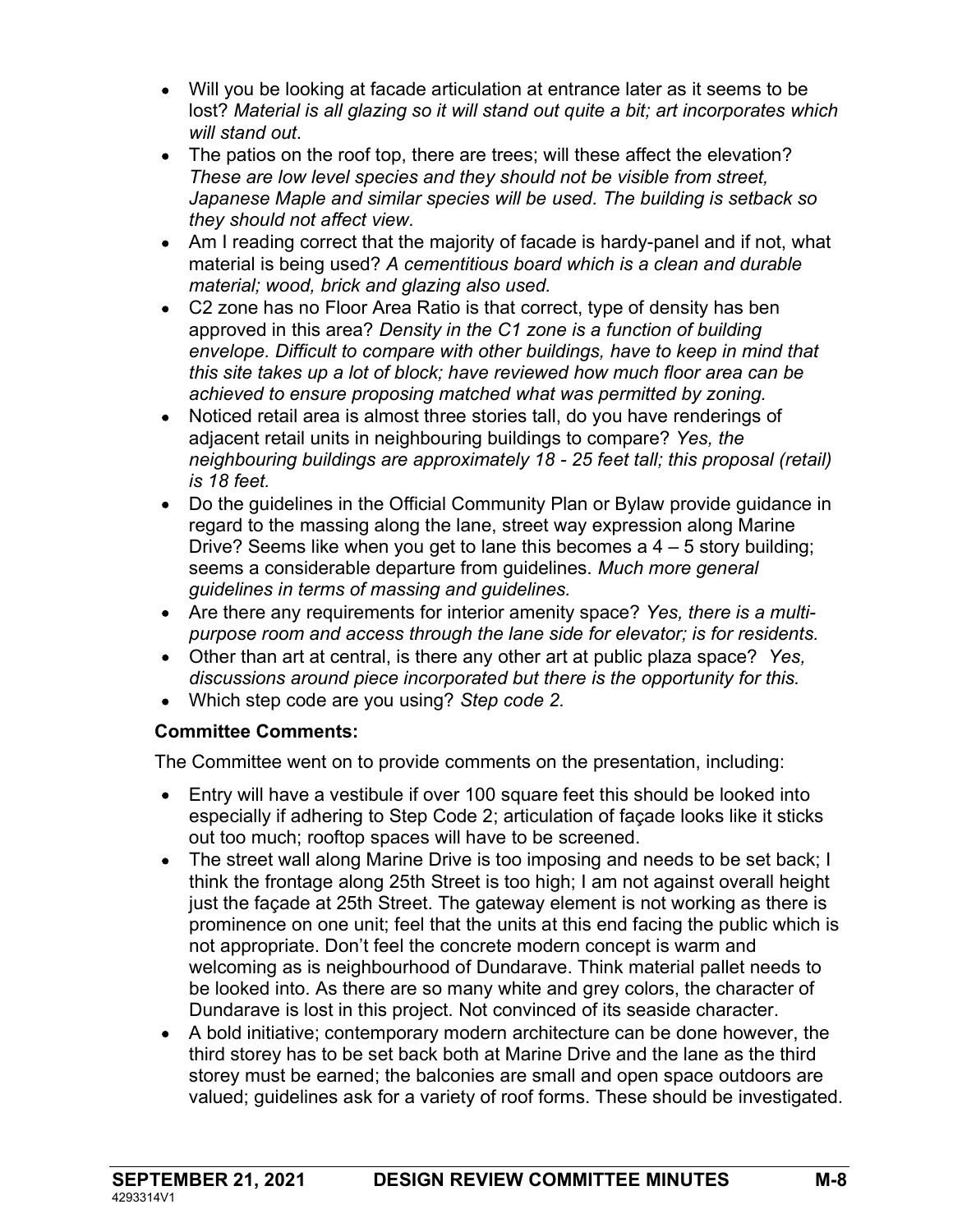- Architectural expression is disappointing. Huge site so break should be midbuilding to allow for movement mid-block; 3 metre setback at eastern end is not sufficient. The mid-building area should be open to the public as a substantial mid-block connection is needed. Public realm is not successful as it looks privatized, however the plaza is okay.
- Retail frontages seems excessive; appreciate stepping in and stepping out however, find there are too many elements. Overall the building is too much.
- Think the public realm is reasonably well handled however, the mid-block connection to laneway would be better than proposed left over edge plaza.
- The big architectural downfalls are where this project falls short: shoulder line at third floor must occur at Marine Drive and lane. Must break the height to scale to neighbourhood. Presently is long and horizontal building form. Massing and elevations should be re-thought to break up frontages; finer grain of building expression will keep in line with scale. Completely rethink the elevations with the breaking of the frontages, then introduce details. The small adjustments presented do not have a meaningful human scale. Get the massing right and then relook at the materials and textures. Needs big moves to resolve.
- There is quite a bit of work needed to fit into Dundarave context; address the street and public realm, 25th Street is interesting; the existing connection (to the east) is tight.

# MOTION FOR RESUBMISSION

Having reviewed the application and heard the presentation provided by the Applicant:

It was Moved and Seconded:

THAT the Design Review Committee require resubmission of the application in response to the Development Permit Guidelines subject to the following:

- Building massing and scale:
	- o Further consideration of the Dundarave Village context in the choice of building materials.
	- o Consider third story setback on the Marine Drive and Laneway frontages.
	- $\circ$  Consider the massing expression in keeping with existing streetscape context. Provide streetscape context drawings and elevations.
- Public Realm:
	- o Consider alternate location and rational for pedestrian mid-block crossing.
	- $\circ$  Consider the addition of public art in the plaza element.
	- $\circ$  Ensure the 25th Street and Marine Drive plaza design allows for easy and open access to the public.
- Building Materials:
	- o Facade treatment to reflect the village character.
	- o Provide elevation drawings that reflect the planted roof areas and how they interact with the street.
- Gateway:
	- o Special consideration to the gateway at 25th Street and Marine Drive.